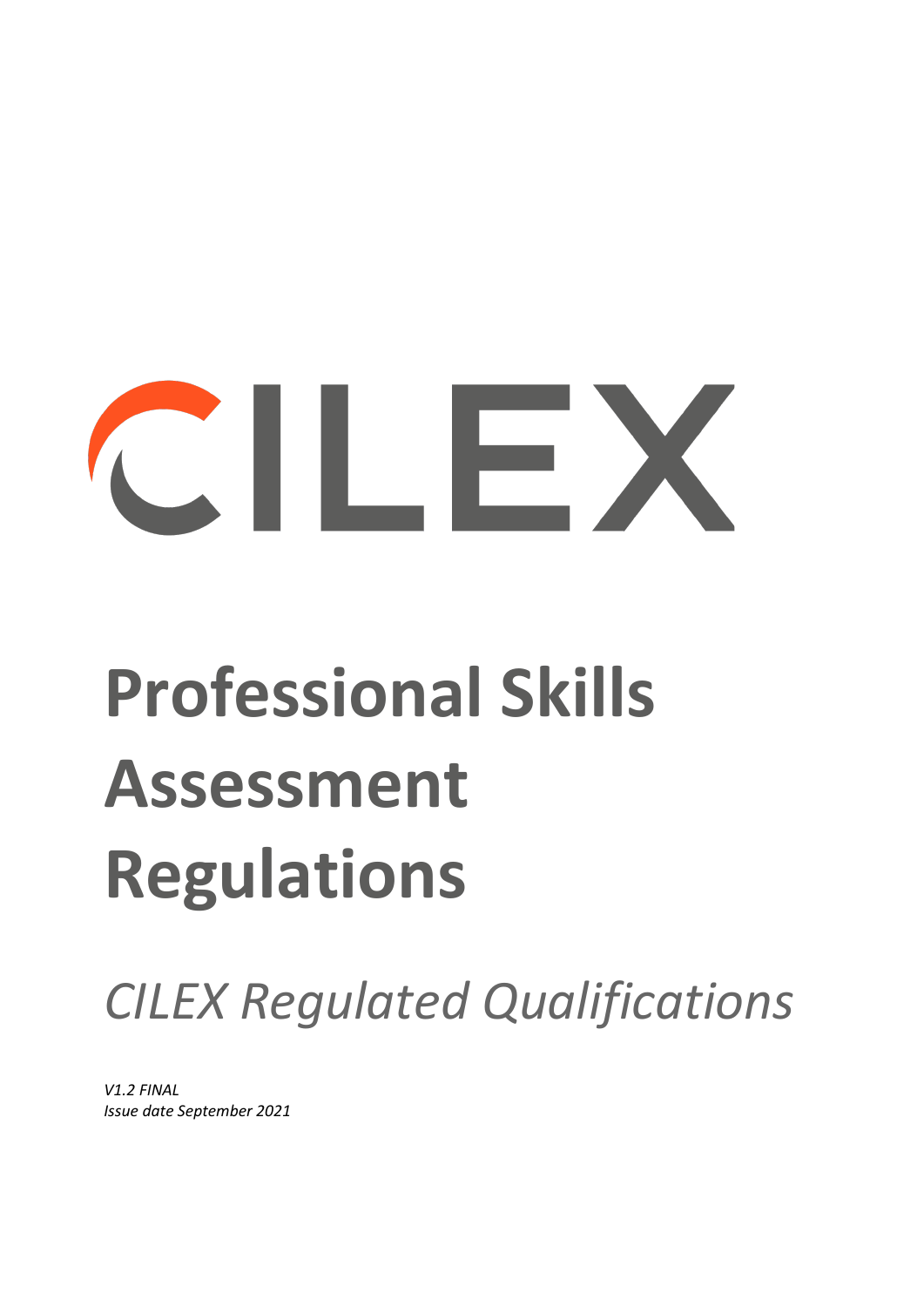#### **Introduction**

1. The Professional Skills Assessment Regulations are in place to protect the integrity of CILEX qualifications, and to ensure the fair treatment of all learners.

#### **Scope**

- 2. All learners taking the Professional Skills assessments for the following CILEX qualifications must comply with the Professional Skills Assessment Regulations:
	- CILEX Level 3 Certificate in Law and Practice
	- **EXACTER Level 3 Diploma in Law and Practice**
	- **EX Level 6 Diploma in Law and Practice**
	- CILEX Level 6 Certificate in Law (Single Subject Certificate)
	- CILEX Level 6 Diploma in Legal Practice (Graduate FastTrack Diploma)

#### **Assessment Conditions and Regulations**

- 3. Your training provider will provide you with the materials you required to complete your assessments and the timelines for submission of work for marking and internal quality assurance by your training provider.
- 4. You must behave professionally and honestly when producing work toward the Professional Skills assessments and must ensure that your conduct in producing work does not undermine the integrity of CILEx qualifications.
- 5. You should raise any queries regarding the tasks, assessment materials or similar with your training provider.
- 6. You must work alone and produce your own individual and original work for each Professional Skills task.
- 7. You must not share the Professional Skills assessment materials you receive from your training providers with others.
- 8. You must not share your work including drafts and final versions for tasks, except with your tutor/assessor or other members of staff at your training provider responsible for teaching, administering or quality assuring the Professional Skills assessments.
- 9. You must complete the Professional Skills tasks electronically and ensure your name is on each page of your work.
- 10. You can re-do work which your training provider has judged does not meet the pass standard. You should follow your training provider's instructions accordingly.
- 11. Your training provider is required to submit your completed assessments, which meet the pass standard, to CILEX to be quality assured. You must be registered to have your Professional Skills assessment/s submitted at a particular submission window. You must consult your training provider to ensure that you register for the right submission window.

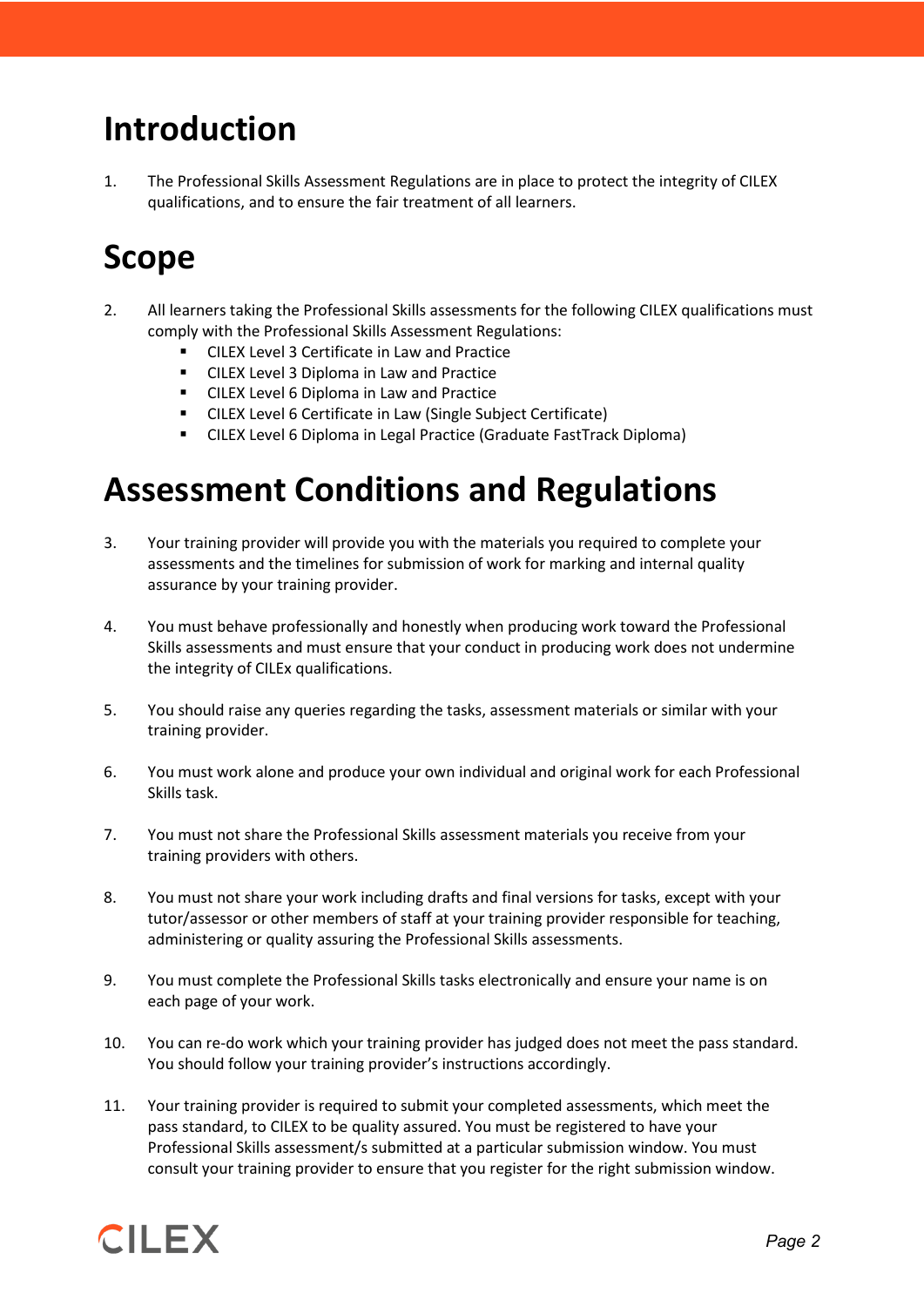- 12. The submission windows for training providers to submit Professional Skills assessments are in January and June. Training providers are permitted to submit Professional Skills assessments during the submission windows only.
- 13. CILEx will not accept Professional Skills assessments for learners who are not registered to have their Professional Skills assessment/s submitted to CILEx for the submission window.
- 14. You should keep a copy of your Professional Skills assessment/s because CILEX will not return assessments which are submitted to CILEX.

### **Non-Compliance with Assessment Conditions and Regulations**

- 15. Potential breaches of the Assessment Conditions and Regulations are reported to CILEX.
- 16. CILEX investigates any potential breaches of the Assessment Conditions and Regulations in accordance with the CILEX Malpractice and Maladministration Policy – CILEX Regulated Qualifications and CILEX Malpractice and Maladministration Procedure – CILEX Regulated Qualifications.
- 17. CILEX will take action in accordance with the CILEX Sanctions Policy CILEX Regulated Qualifications, to minimise risks to the integrity of CILEX qualifications and maintain confidence in the qualifications.
- 18. Non-compliance with the Assessment Conditions and Regulations may also be a breach of the CILEX Code of Conduct which may be investigated.
- 19. Examples of Assessment Violations are set out in Appendix 1.